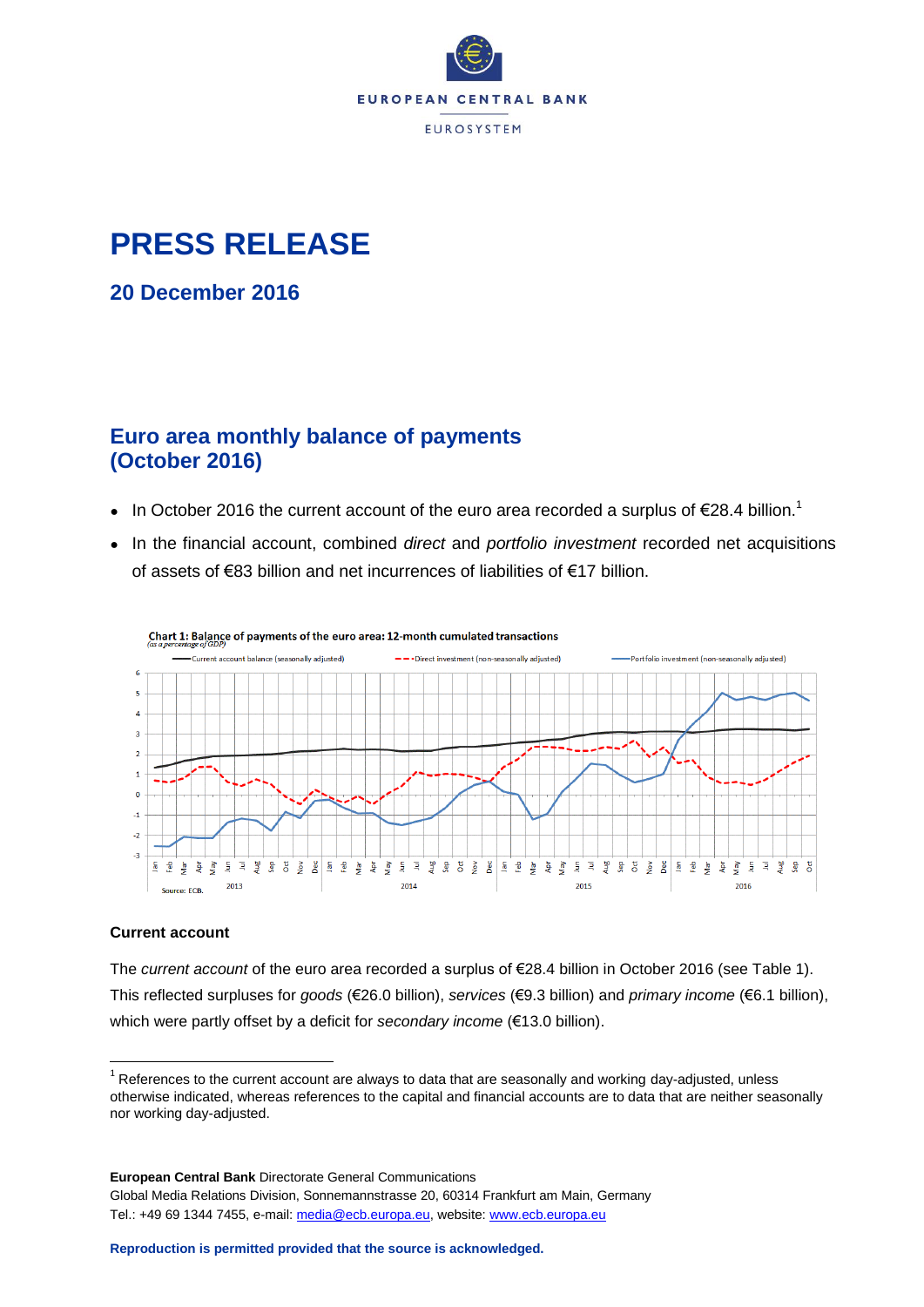The 12-month cumulated current account for the period ending in October 2016 recorded a surplus of €344.3 billion (3.2% of euro area GDP), compared with one of €320.2 billion (3.1% of euro area GDP) for the 12 months to October 2015 (see Table 1 and Chart 1). This was due to increases in the surpluses for *goods* (from €340.2 billion to €364.8 billion) and *services* (from €60.0 billion to €62.4 billion), as well as a decrease in the deficit for *secondary income* (from €132.5 billion to €129.9 billion). These were partly offset by a decrease in the surplus for *primary income* (from €52.6 billion to €47.1 billion).

#### **Financial account**

In October 2016 *combined direct and portfolio investment* recorded net acquisitions of assets of €83 billion and net incurrences of liabilities of €17 billion (see Table 2).

Euro area residents recorded net acquisitions of €95 billion of *direct investment* assets as a result of net acquisitions of both *debt instruments* (€54 billion) and *equity* (€41 billion). *Direct investment* liabilities increased by €27 billion as a result of net acquisitions of euro area *equity* by non-euro area residents.

As regards *portfolio investment* assets, euro area residents made net disposals of foreign securities amounting to €13 billion. This resulted from net sales/amortisations of *short-term debt securities* (€34 billion), which were only partly offset by net acquisitions of foreign *equity* and *long-term debt securities* (€13 billion and €8 billion respectively). *Portfolio investment* liabilities recorded a net decrease of €9 billion as a result of net sales/amortisation of euro area *short-term debt securities* (€20 billion) by non-euro area residents, which were partly offset by net acquisitions of euro area *long-term debt securities* (€11 billion) by non-euro area residents.

The euro area net *financial derivatives* account (assets minus liabilities) recorded positive net flows of €9 billion.

*Other investment* recorded increases of €155 billion in assets and €237 billion in liabilities. The net acquisition of foreign assets by euro area residents is mainly attributable to the *MFI sector (excluding the Eurosystem)* (€159 billion). The net incurrence of liabilities can also be explained by the *MFI sector (excluding the Eurosystem)* (€218 billion) and, to a limited extent, by *other sectors* (€16 billion).

In the 12 months to October 2016 *combined direct and portfolio investment* recorded increases of €779 billion in assets and €80 billion in liabilities, compared with increases of €1,195 billion and €851 billion respectively in the 12 months to October 2015. The most significant development was a shift in portfolio investment liabilities from net acquisitions of euro area securities by non-euro area residents (€383 billion) to net sales/amortisations (€70 billion).

*Direct investment* recorded decreases in the net acquisition of assets (from €748 billion to €354 billion) and in the net incurrence of liabilities (from €467 billion to €150 billion) in the 12 months to October 2016. The former resulted from a decrease in the net acquisition of foreign *debt instruments* (from €226 billion to €13 billion) and *equity* (from €522 billion to €342 billion) by euro area residents.

**European Central Bank** Directorate General Communications Global Media Relations Division, Sonnemannstrasse 20, 60314 Frankfurt am Main, Germany Tel.: +49 69 1344 7455, e-mail: [media@ecb.europa.eu,](mailto:media@ecb.europa.eu) website[: www.ecb.europa.eu](http://www.ecb.europa.eu/)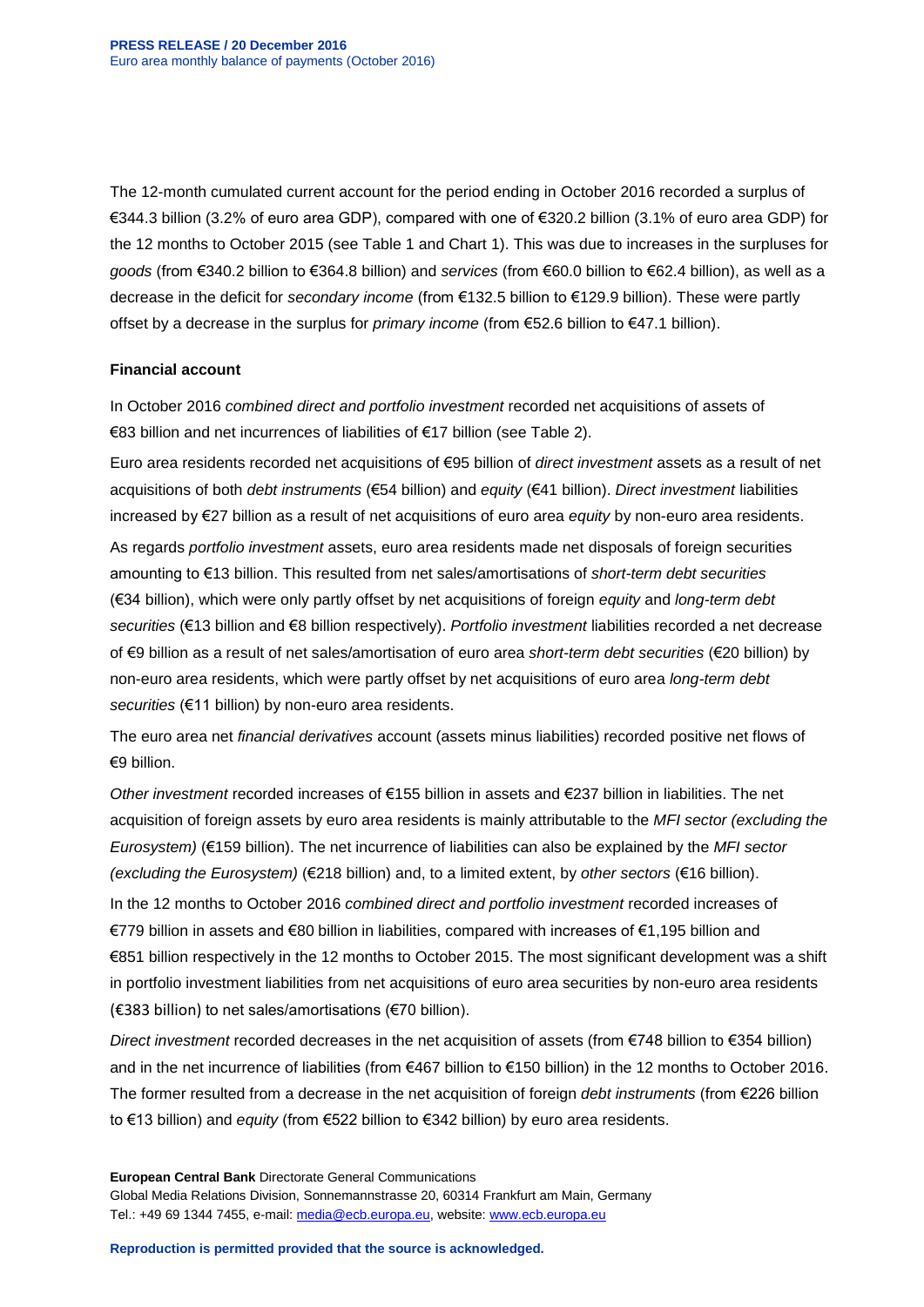According to the monetary presentation of the balance of payments, the [net external assets](http://sdw.ecb.europa.eu/reports.do?node=10000066) of euro area MFIs decreased by €244 billion in the 12 months to October 2016, compared with a decrease of €3 billion in the 12 months to October 2015. This reflected an increase in the surplus in the *current and capital account* balance (from €302 billion to €346 billion), which was offset by net financial transactions by non-MFIs. In particular, the cumulated transactions in portfolio investment liabilities issued by non-MFI euro area residents showed a shift from net purchases of *debt securities* by non-euro area investors (€220 billion) to net sales/amortisations (€187 billion).

In October 2016 the *Eurosystem*'s stock of *reserve assets* decreased by €9.7 billion to €717.3 billion (see Table 3). This can largely be explained by negative price revaluations, particularly of monetary gold (€8.1 billion).

#### **Data revisions**

This press release incorporates revisions for the period from July to September 2016. These revisions resulted in an increase of the direct investment account by €39 billion for September 2016 and of the portfolio investment account by €18 billion for August 2016.

#### **Additional information**

- Time series data: [ECB's Statistical Data Warehouse \(SDW\)](http://sdw.ecb.europa.eu/browse.do?node=9691138)
- Methodological information: [ECB's website](http://www.ecb.europa.eu/stats/external/balance/html/index.en.html)
- [Monetary presentation of the balance of payments](http://sdw.ecb.europa.eu/reports.do?node=10000066)
- [Next press releases:](https://www.ecb.europa.eu/press/calendars/statscal/ext/html/stprbp.en.html)
	- o Quarterly balance of payments and international investment position: **13 January 2017** (reference data up to the third quarter of 2016);
	- o Monthly balance of payments: **19 January 2017** (reference data up to November 2016).

#### **Annexes**

- Table 1: Current account of the euro area
- Table 2: Balance of payments of the euro area
- Table 3: Reserve assets of the euro area

**For media enquiries, please contact Rocío González, tel.: +49 69 1344 6451.**

**European Central Bank** Directorate General Communications Global Media Relations Division, Sonnemannstrasse 20, 60314 Frankfurt am Main, Germany Tel.: +49 69 1344 7455, e-mail: [media@ecb.europa.eu,](mailto:media@ecb.europa.eu) website[: www.ecb.europa.eu](http://www.ecb.europa.eu/)

**Reproduction is permitted provided that the source is acknowledged.**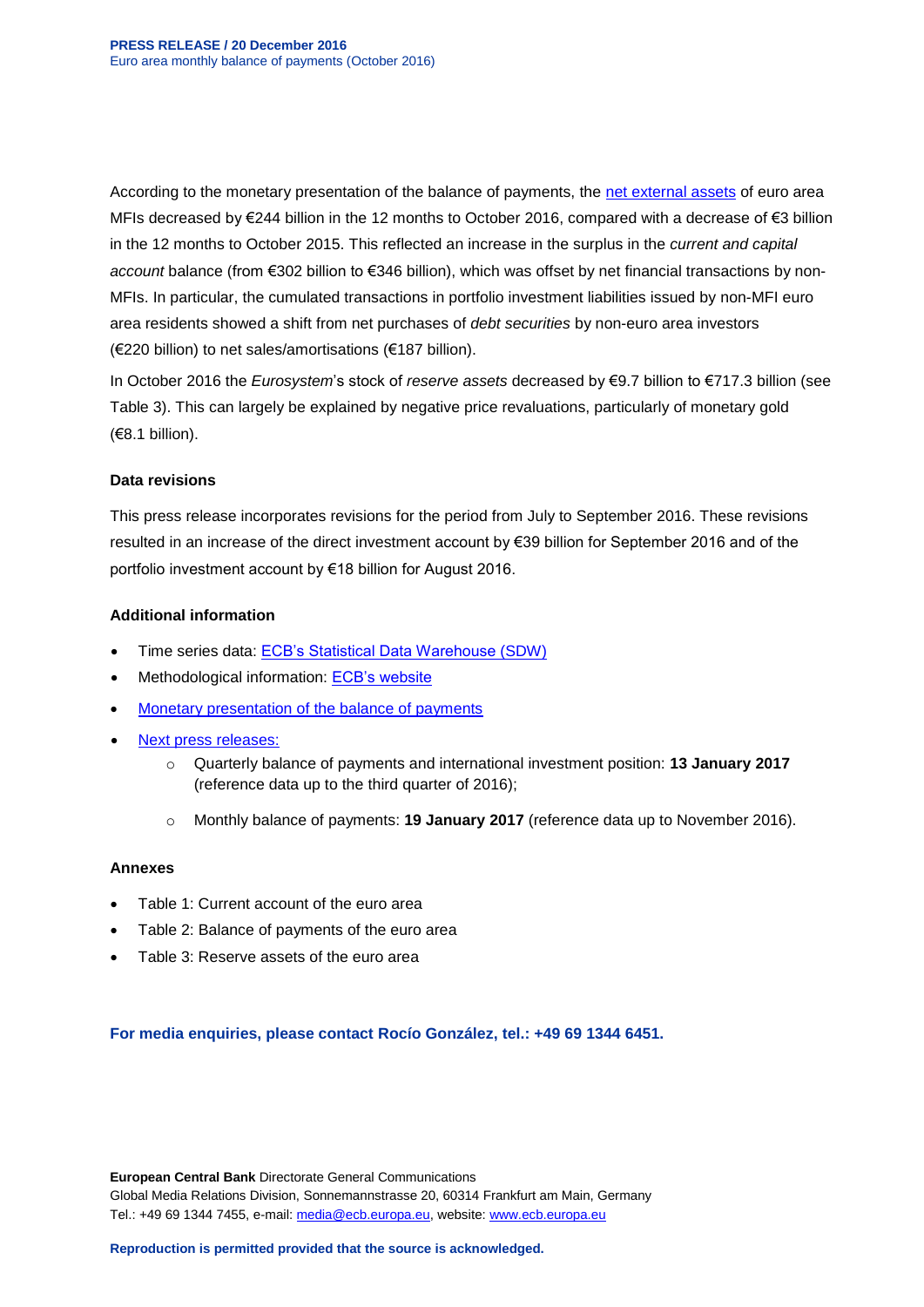# Table 1: Current account of the euro area

(EUR billions unless otherwise indicated; transactions; working day and seasonally adjusted data)

|                                  | <b>Cumulated figures for the</b><br>12-month period ending |           | 2015    |         |        | 2016   |         |         |        |        |        |         |         |         |         |
|----------------------------------|------------------------------------------------------------|-----------|---------|---------|--------|--------|---------|---------|--------|--------|--------|---------|---------|---------|---------|
|                                  | Oct. 2015                                                  | Oct. 2016 | Oct.    | Nov.    | Dec.   | Jan.   | Feb.    | Mar.    | Apr.   | May    | June   | Jul.    | Aug.    | Sep.    | Oct.    |
| <b>CURRENT</b><br><b>ACCOUNT</b> | 320.2                                                      | 344.3     | 24.0    | 26.7    | 25.4   | 30.3   | 25.8    | 29.6    | 33.3   | 31.7   | 29.0   | 27.4    | 29.0    | 27.7    | 28.4    |
| Memo: as a<br>percentage of GDP  | 3.1                                                        | 3.2       |         |         |        |        |         |         |        |        |        |         |         |         |         |
| <b>Credit</b>                    | 3,590.9                                                    | 3,539.7   | 301.7   | 301.6   | 296.1  | 293.9  | 293.1   | 292.1   | 293.6  | 294.7  | 293.8  | 293.5   | 296.8   | 294.0   | 296.5   |
| <b>Debit</b>                     | 3,270.6                                                    | 3,195.4   | 277.8   | 275.0   | 270.8  | 263.5  | 267.3   | 262.4   | 260.3  | 262.9  | 264.8  | 266.1   | 267.8   | 266.3   | 268.0   |
| Goods                            | 340.2                                                      | 364.8     | 30.7    | 30.4    | 30.2   | 29.6   | 27.4    | 32.4    | 32.5   | 32.1   | 33.3   | 28.1    | 30.9    | 31.8    | 26.0    |
| Credit (exports)                 | 2,091.6                                                    | 2,077.4   | 175.8   | 175.6   | 173.6  | 171.8  | 170.3   | 173.4   | 172.3  | 172.1  | 173.7  | 172.1   | 175.2   | 172.6   | 174.6   |
| Debit (imports)                  | 1,751.4                                                    | 1,712.6   | 145.1   | 145.1   | 143.4  | 142.2  | 142.9   | 141.0   | 139.9  | 140.0  | 140.4  | 144.0   | 144.3   | 140.8   | 148.5   |
| <b>Services</b>                  | 60.0                                                       | 62.4      | 3.6     | 4.9     | 4.4    | 4.8    | 6.1     | 6.2     | 4.4    | 4.2    | 3.8    | 5.1     | 4.6     | 4.8     | 9.3     |
| Credit (exports)                 | 758.5                                                      | 772.1     | 64.7    | 65.3    | 64.9   | 64.4   | 65.7    | 64.2    | 63.3   | 63.9   | 63.0   | 63.5    | 63.5    | 64.1    | 66.4    |
| Debit (imports)                  | 698.6                                                      | 709.7     | 61.1    | 60.4    | 60.5   | 59.6   | 59.6    | 58.0    | 58.9   | 59.6   | 59.2   | 58.4    | 58.9    | 59.3    | 57.1    |
| <b>Primary income</b>            | 52.6                                                       | 47.1      | 1.2     | 2.9     | 0.2    | 4.6    | 2.6     | 1.7     | 5.8    | 5.0    | $1.2$  | 5.7     | 6.1     | 5.1     | 6.1     |
| <b>Credit</b>                    | 637.0                                                      | 589.4     | 52.5    | 52.1    | 49.1   | 49.3   | 48.8    | 46.0    | 49.6   | 50.3   | 48.7   | 49.2    | 49.6    | 48.4    | 48.2    |
| Debit                            | 584.4                                                      | 542.3     | 51.2    | 49.2    | 48.9   | 44.7   | 46.2    | 44.4    | 43.8   | 45.3   | 47.5   | 43.5    | 43.4    | 43.3    | 42.1    |
| Secondary income                 | $-132.5$                                                   | $-129.9$  | $-11.5$ | $-11.6$ | $-9.4$ | $-8.6$ | $-10.3$ | $-10.6$ | $-9.3$ | $-9.6$ | $-9.3$ | $-11.6$ | $-12.7$ | $-14.0$ | $-13.0$ |
| <b>Credit</b>                    | 103.8                                                      | 100.8     | 8.9     | 8.7     | 8.5    | 8.4    | 8.3     | 8.4     | 8.4    | 8.4    | 8.4    | 8.6     | 8.5     | 8.8     | 7.3     |
| <b>Debit</b>                     | 236.3                                                      | 230.7     | 20.4    | 20.3    | 18.0   | 17.0   | 18.6    | 19.0    | 17.7   | 18.0   | 17.7   | 20.2    | 21.2    | 22.8    | 20.3    |
| Source: ECB.                     |                                                            |           |         |         |        |        |         |         |        |        |        |         |         |         |         |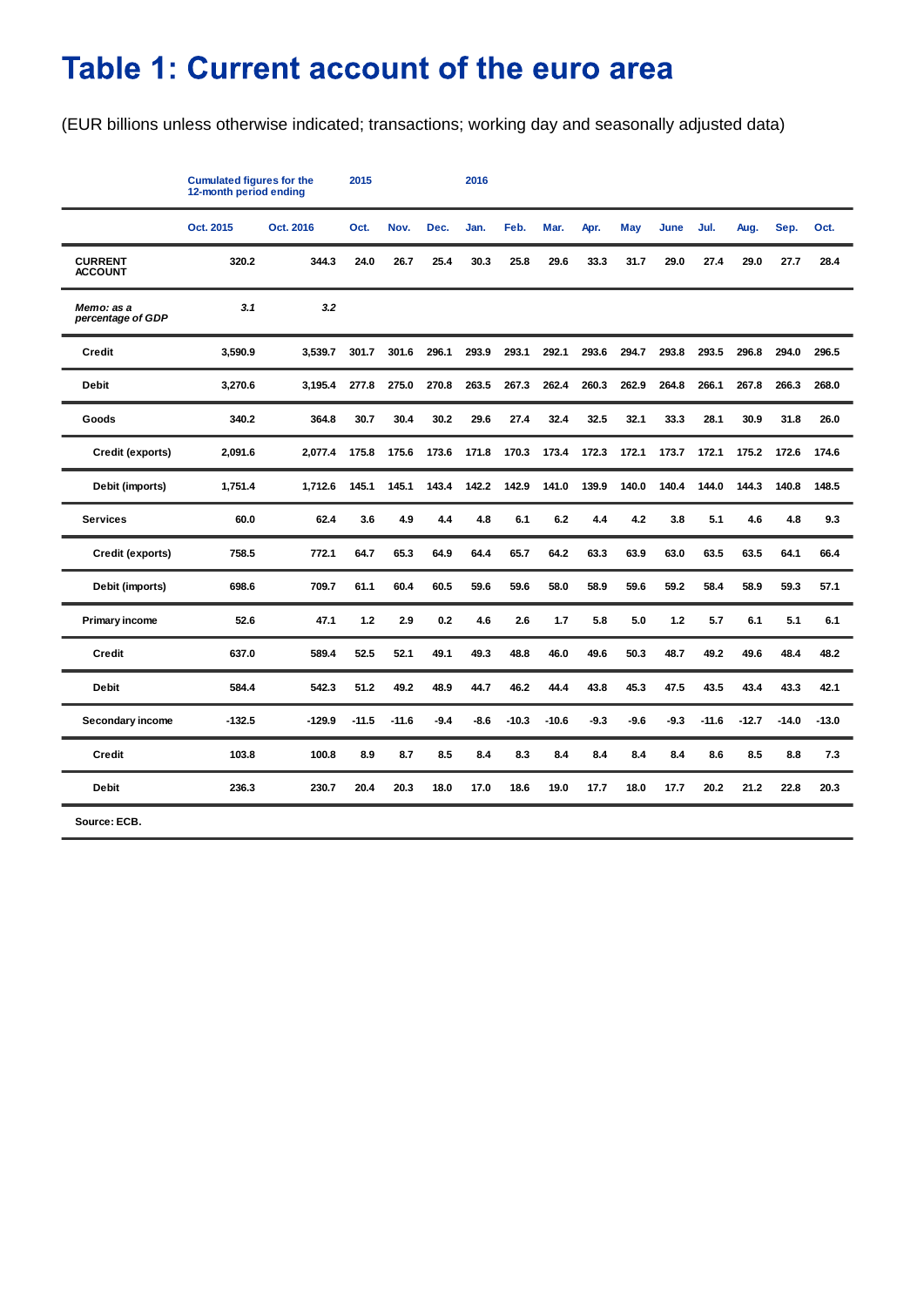## **Table 2: Monthly balance of payments of the euro area**

(EUR billions unless otherwise indicated; transactions; non-working day and non-seasonally adjusted data)

|                                           |            | <b>Cumulated figures for</b> | the 12-month period ending |             |                       |               | September 2016 |            | October 2016 |                |         |                        |  |
|-------------------------------------------|------------|------------------------------|----------------------------|-------------|-----------------------|---------------|----------------|------------|--------------|----------------|---------|------------------------|--|
|                                           |            | October 2015                 |                            |             | October 2016          |               |                |            |              |                |         |                        |  |
|                                           | <b>Net</b> | <b>Credit</b>                | <b>Debit</b>               | <b>Net</b>  | Credit                | <b>Debit</b>  | <b>Net</b>     | Credit     | <b>Debit</b> | <b>Net</b>     | Credit  | <b>Debit</b>           |  |
| <b>CURRENT</b><br><b>ACCOUNT</b>          |            | 317.4 3,587.7                |                            |             | 3,270.3 343.0 3,543.1 | 3,200.1       | 32.2           | 303.3      | 271.0        | 32.8           | 295.5   | 262.7                  |  |
| Goods                                     | 340.5      | 2,089.0                      | 1,748.4                    | 366.7       | 2,082.4               | 1,715.6 31.0  |                | 178.4      | 147.4        | 27.0           | 177.0   | 150.0                  |  |
| <b>Services</b>                           | 60.1       | 758.2                        | 698.1                      | 62.0        | 772.4                 | 710.3         | 7.4            | 67.5       | 60.1         | 8.2            | 65.5    | 57.4                   |  |
| Primary<br>income                         | 53.4       | 638.0                        | 584.6                      | 46.1        | 589.1                 | 543.0         | 4.5            | 48.8       | 44.3         | 8.8            | 45.9    | 37.1                   |  |
| Secondary<br>income                       | 136.6      | 102.6                        | 239.2                      | 131.9       | 99.2                  | 231.1         | 10.7           | 8.6        | 19.3         | $-11.2$        | 7.1     | 18.3                   |  |
| <b>CAPITAL</b><br><b>ACCOUNT</b>          | $-13.7$    | 45.3                         | 58.9                       | 6.9         | 39.2                  | 32.3          | O.4            | 2.2        | 1.7          | 1.3            | 3.3     | 2.0                    |  |
|                                           | <b>Net</b> | <b>Assets</b>                | Liabilities                | <b>Net</b>  | <b>Assets</b>         | Liabilities   |                | Net Assets | Liabilities  |                |         | Net Assets Liabilities |  |
| <b>FINANCIAL</b><br>ACCOUNT <sup>1)</sup> |            | 310.3 1,217.9                |                            | 907.5 284.1 | 928.7                 | 644.6         | 79.3           | $-43.2$    | $-122.5$     | $-11.7$        | 242.8   | 254.5                  |  |
| <b>Direct</b><br>investment               | 280.9      | 748.4                        |                            | 467.4 204.0 | 354.4                 | 150.4 46.5    |                | $-5.5$     | $-51.9$      | 68.6           | 95.3    | 26.7                   |  |
| <b>Equity</b>                             | 222.6      | 522.6                        |                            | 299.9 172.8 | 341.5                 | 168.7 33.2    |                | $-2.8$     | $-36.0$      | 14.6           | 41.2    | 26.5                   |  |
| <b>Debt</b><br>instruments                | 58.3       | 225.8                        | 167.5                      | 31.2        | 12.8                  |               | $-18.3$ 13.2   | $-2.7$     | $-15.9$      | 54.0           | 54.2    | 0.1                    |  |
| Portfolio<br>investment                   | 63.8       | 446.9                        |                            | 383.1 495.1 | 424.7                 | $-70.4$ 33.5  |                | 44.7       | 11.2         | $-3.5$         | $-12.8$ | $-9.3$                 |  |
| <b>Equity</b>                             | 141.0      | 62.5                         | 203.5                      | 183.5       | $7.1$                 | $190.6$ 21.3  |                | 3.4        | 24.6         | 13.0           | 13.2    | $0.2\,$                |  |
| Debt<br>securities                        | 204.8      | 384.4                        |                            | 179.6 678.6 | 417.7                 | $-261.0$ 54.7 |                | 41.3       |              | $-13.4 - 16.5$ | $-26.0$ | $-9.5$                 |  |
| Short-term                                | 17.1       | $-10.6$                      | $-27.8$                    | $1.0$       | 13.0                  | 11.9          | 30.5           | 4.4        |              | 34.9 - 13.8    | $-33.8$ | $-20.0$                |  |
| Long-term                                 | 187.6      | 395.0                        |                            | 207.4 677.6 | 404.7                 | $-272.9$ 85.2 |                | 36.9       | $-48.3$      | $-2.7$         | 7.9     | 10.5                   |  |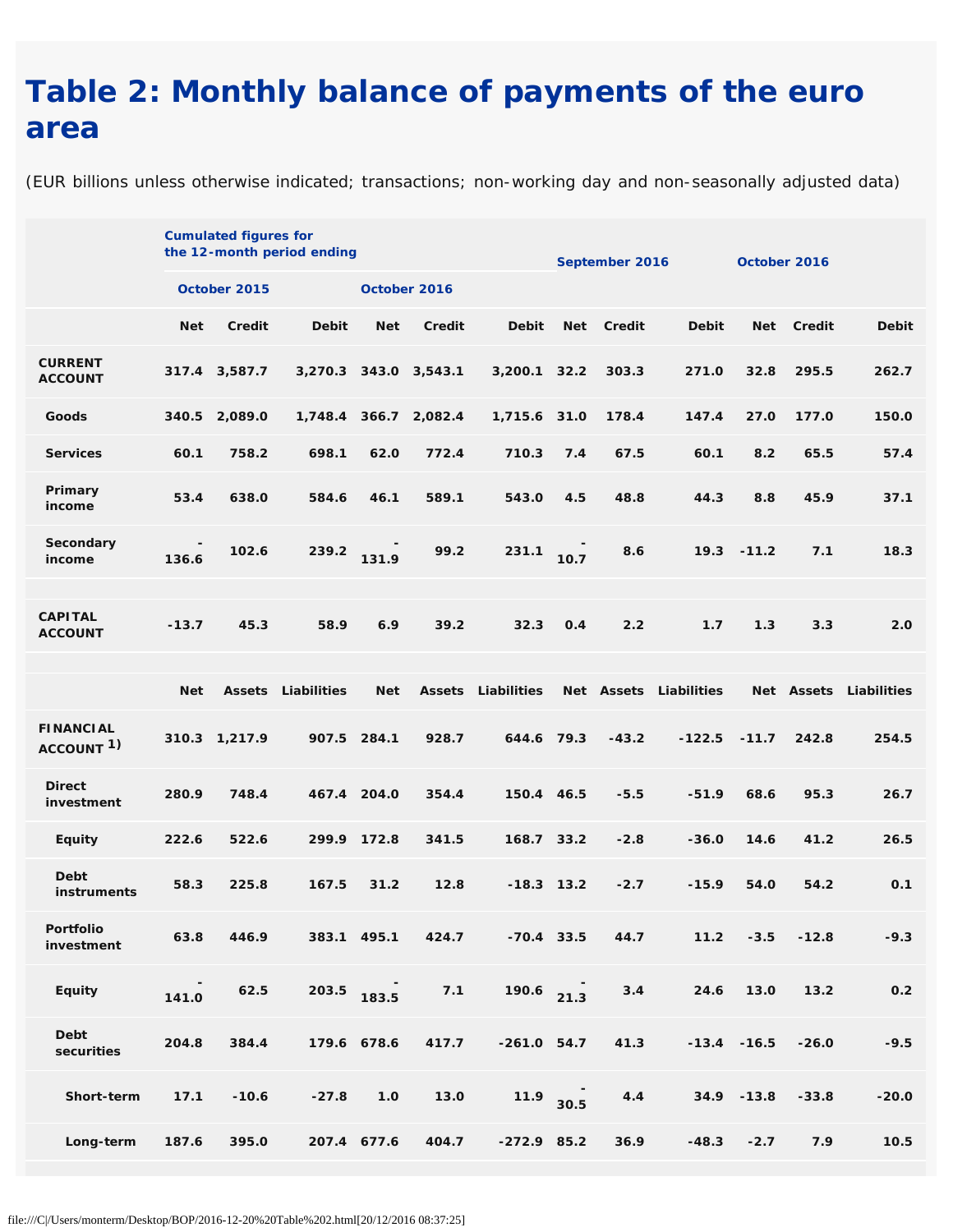| <b>Memo: Direct</b><br>and portfolio<br>investment |         | 344.7 1,195.2 | 850.5 699.1 | 779.1            |               | 80.0 79.9  | 39.2          | $-40.7$  | 65.1    | 82.5   | 17.4   |
|----------------------------------------------------|---------|---------------|-------------|------------------|---------------|------------|---------------|----------|---------|--------|--------|
| <b>Financial</b><br>derivatives                    | 47.0    |               |             | 36.7             |               | $-2.4$     |               |          | 9.0     |        |        |
| Other<br>investment                                | $-83.2$ | $-26.2$       | 57.0        | 95.3<br>469.3    | $564.6 - 5.1$ |            | $-86.8$       | $-81.8$  | $-81.9$ | 155.3  | 237.2  |
| Eurosystem                                         | $-18.3$ | $-0.1$        | 18.2 -68.1  | $-0.4$           | 67.7          | 23.8       | 7.6           | 31.4     | $-6.0$  | $-7.6$ | $-1.6$ |
| <b>MFIs</b><br>(excluding<br>the<br>Eurosystem)    | $-86.3$ | $-99.5$       | $-13.2$     | 83.7<br>318.8    | 402.4         |            | $1.2 - 102.8$ | $-104.0$ | $-58.5$ | 159.2  | 217.6  |
| General<br>government                              | 34.3    | $-2.8$        | $-37.1$     | 1.9<br>6.3       |               | $4.4 -0.9$ | 1.4           | 2.4      | $-8.8$  | $-3.7$ | 5.1    |
| <b>Other sectors</b>                               | $-12.9$ | 76.1          | 89.0 - 84.3 | 5.9              |               | 90.2 18.4  | 7.0           | $-11.4$  | $-8.6$  | 7.5    | 16.1   |
| Of which:<br>currency and<br>deposits              | 104.4   | $-93.2$       | $11.2$      | $-91.7$<br>584.9 | 493.3 -5.6    |            | $-95.1$       | $-89.5$  | 116.6   | 103.9  | 220.5  |
| <b>Reserve assets</b>                              |         | 1.8           |             | 17.6             |               |            | 6.8           |          |         | $-3.9$ |        |
| <b>Errors</b> and<br>omissions                     | 6.5     |               |             | $-65.8$          |               | 46.6       |               |          | $-45.8$ |        |        |

**Source: ECB.**

**1) Financial account: increases in assets and liabilities (+) and decreases in assets and liabilities (-).**